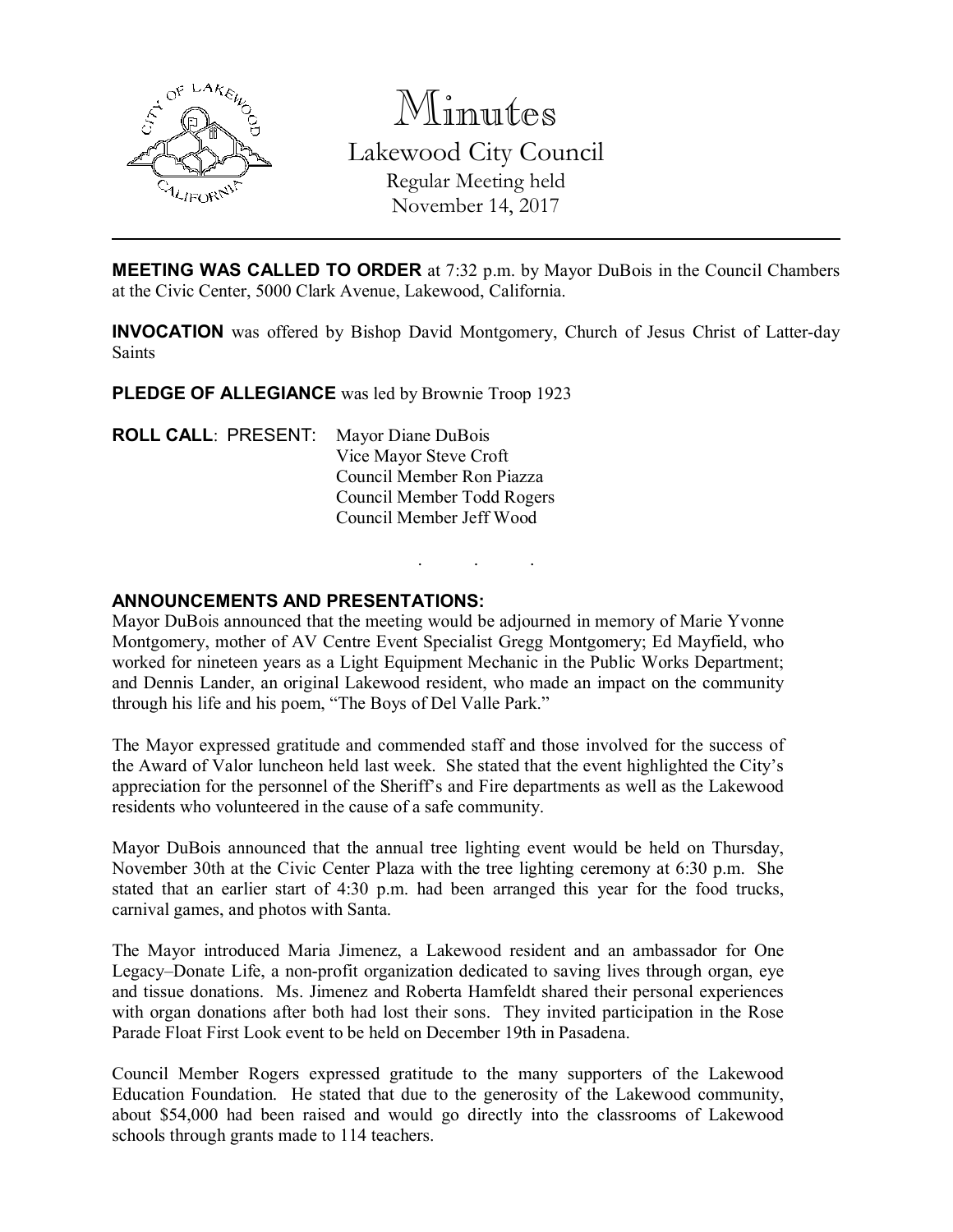# ROUTINE ITEMS:

COUNCIL MEMBER PIAZZA MOVED AND VICE MAYOR CROFT SECONDED TO APPROVE ROUTINE ITEMS 1 THROUGH 12.

- RI-1 Approval of Minutes of the Meetings held October 10, and October 24, 2017
- RI-2 Approval of Personnel Transactions
- RI-3 Approval of Registers of Demands
- RI-4 Approval of Monthly Report of Investment Transactions
- RI-5 Approval of Appropriation for Printing and Mailing of Notices and Election Consulting Services
- RI-6 Approval of Appropriation for Managed Print Services
- RI-7 Approval of Appropriation and Authorize the Purchase of Microsoft Office 2016 Standard and Professional Plus Licenses
- RI-8 Acceptance of Notice of Completion for Public Works Project No. 2017-4, Corridor Wall Wainscot Improvements to the Existing Centre at Sycamore Plaza, Absolute Building Services, Inc.
- RI-9 Acceptance of Notice of Completion for Public Works Project No. 2017-5, Resilient Surfacing Replacement at Mayfair Park Tot Play Area, SpectraTurf
- RI-10 Sale of Surplus Metals and Meters
- RI-11 Approval of Changes in Parking Restrictions around Monroe Elementary

RESOLUTION NO. 2017-59; A RESOLUTION OF THE CITY COUNCIL OF THE CITY OF LAKEWOOD ESTABLISHING A "SCHOOL BUS ONLY," MONDAY TO FRIDAY, 7:00 A.M. TO 4:00 P.M. ZONE ON THE WEST SIDE OF NIPOMO AVENUE SOUTH OF FAIRMAN STREET WITHIN THE CITY OF LAKEWOOD

RESOLUTION NO. 2017-60; A RESOLUTION OF THE CITY COUNCIL OF THE CITY OF LAKEWOOD ESTABLISHING A "20 MINUTE PARKING," MONDAY TO FRIDAY, 7:00 A.M. TO 4:00 P.M. ZONE ON THE WEST SIDE OF NIPOMO AVENUE SOUTH OF FAIRMAN STREET WITHIN THE CITY OF LAKEWOOD

RESOLUTION NO. 2017-61; A RESOLUTION OF THE CITY COUNCIL OF THE CITY OF LAKEWOOD RESCINDING RESOLUTIONS ESTABLISHING BUS LOADING ZONES WITHIN THE CITY OF LAKEWOOD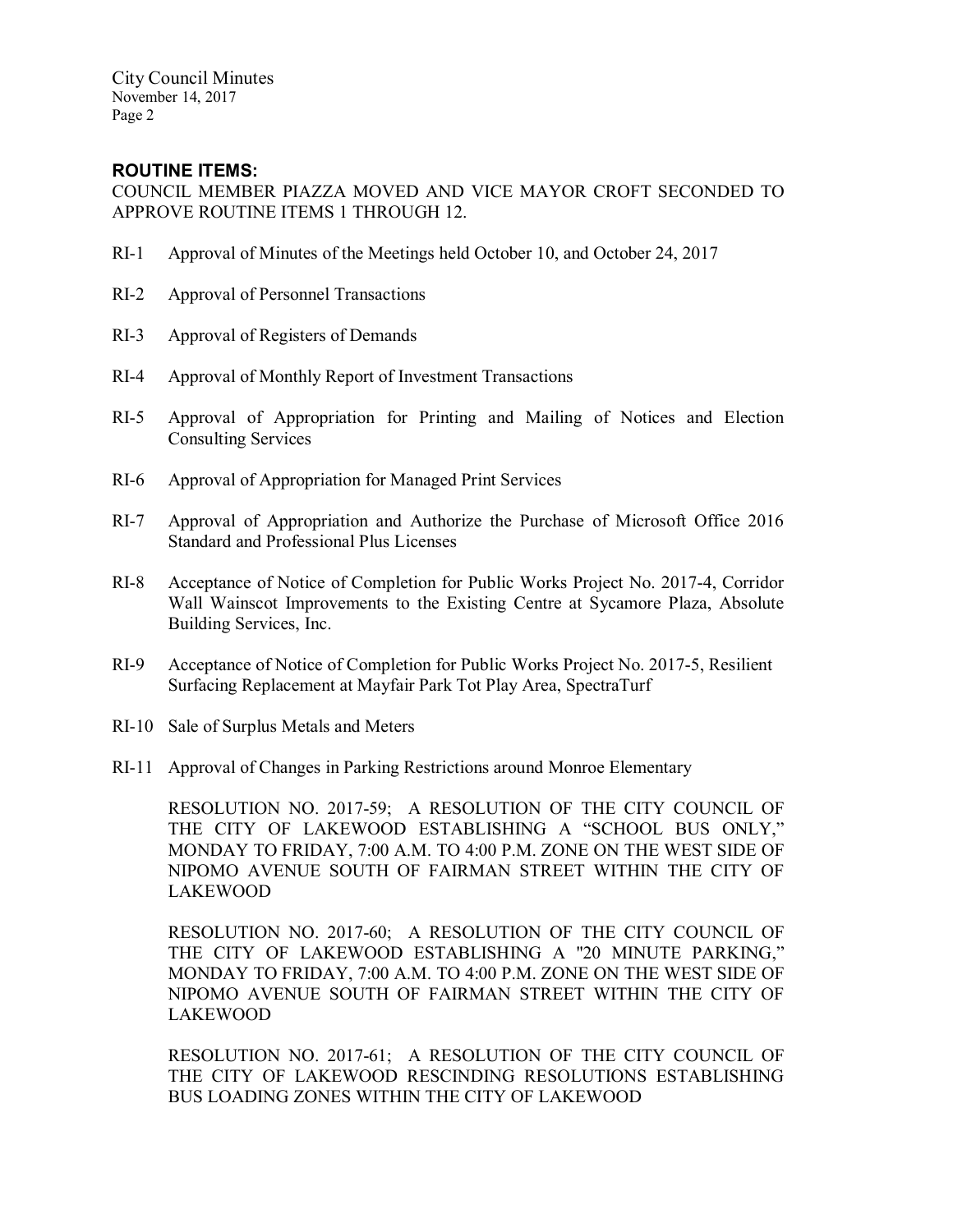#### ROUTINE ITEMS: - Continued

RI-12 RESOLUTION NO. 2017-62; A RESOLUTION OF THE CITY COUNCIL OF THE CITY OF LAKEWOOD ADDING A JOB CLASSIFICATION TO SCHEDULE B OF RESOLUTION NO. 2016-34 PERTAINING TO HOURLY-RATED PART-TIME EMPLOYEES AND ENACTING A PERSONNEL RESOLUTION ESTABLISHING THE COMPENSATION, RULES AND REGULATIONS PERTAINING TO HOURLY-RATED PART-TIME EMPLOYEES

UPON ROLL CALL VOTE, THE MOTION WAS APPROVED:

AYES: COUNCIL MEMBERS: Wood, Piazza, Croft, Rogers and DuBois NAYS: COUNCIL MEMBERS: None

## 1.1 • AWARD OF BID FOR PUBLIC WORKS PROJECT NO. 2017-8, IMPROVEMENTS TO THE EXISTING MONTE VERDE PARK LODGE

. . .

Lisa Rapp, Director of Public Works, made a presentation based on the memo in the agenda and reported that one sealed bid had been received for the project, which consisted of demolition and improvements including new vinyl floor and rubber base, new door systems, new sheet metal gutters, new stone bands in existing concrete patio, and related items. She advised that there were adequate funds in the project budget to complete the full scope of contract work, and to cover contingencies during installation. It was the recommendation of staff that the City Council adopt the plans, specifications, and working details for Public Works Project No. 2017-8; award a contract to Corral Construction & Development Inc. in the amount of \$113,200.00, and authorize the Mayor to sign the contract in a form approved by the City Attorney; and authorize staff to approve a cumulative total of change orders for the project as necessary not to exceed \$15,000.

Ms. Rapp responded to Council Member Piazza's concerns by stating that it had been a challenge to provide an estimate on the project as the improvements were more a collection of maintenance repair items. She noted that the contract price had actually been lower than anticipated.

In response to Council Member Wood's questions regarding the life expectancy of the materials, Ms. Rapp replied that the floors were expected to last for approximately fifteen to twenty years depending on the level of usage. She stated that the doors were being replaced to solve long term maintenance issues with the hardware on the existing bi-fold doors. She remarked that the replacement doors, which would be similar to French doors, were expected to have improved functionality and longevity.

Responding to Council Member Piazza's inquiry, Ms. Rapp stated that Monte Verde Park would be blocked out for a three-month period for the improvements but would be made available if the project were completed earlier than scheduled.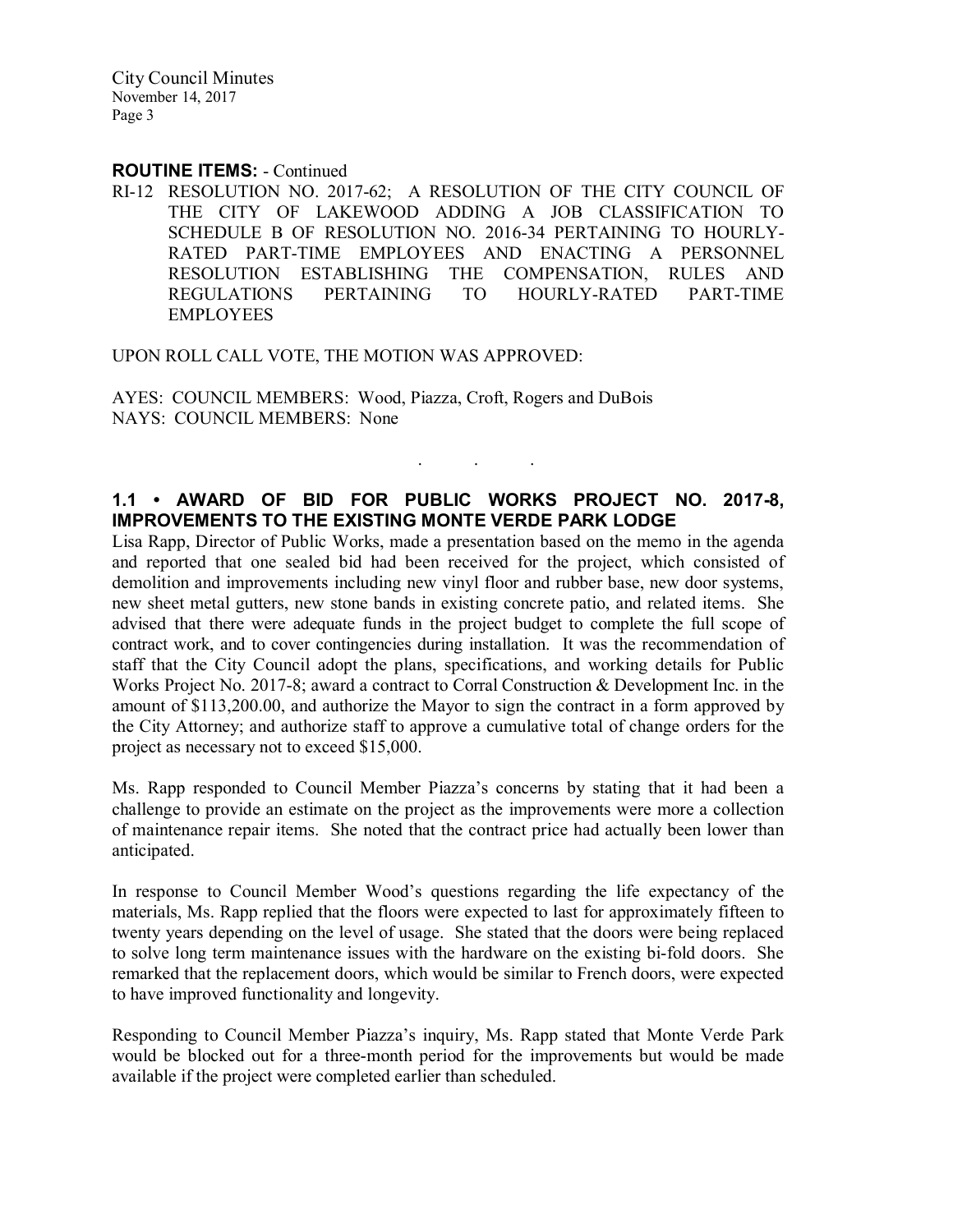1.1 • AWARD OF BID FOR PUBLIC WORKS PROJECT NO. 2017-8, IMPROVEMENTS TO THE EXISTING MONTE VERDE PARK LODGE - Continued Mayor DuBois opened the public hearing at 7:53 p.m. and called for anyone in the audience wishing to address the City Council on this matter. There was no response.

COUNCIL MEMBER WOOD MOVED AND VICE MAYOR CROFT SECONDED TO APPROVE STAFF'S RECOMMENDATIONS. UPON ROLL CALL VOTE, THE MOTION WAS APPROVED:

AYES: COUNCIL MEMBERS: Wood, Piazza, Croft, Rogers and DuBois NAYS: COUNCIL MEMBERS: None

# 1.2 • PURCHASE OF BACKHOE LOADER FOR WATER RESOURCES DEPARTMENT

. . .

Administrative Services Director Diane Perkin made a presentation based on the memo in the agenda and stated that there was need to replace a 1989 backhoe loader for the Water Resources Department. The proposed replacement unit would utilize clean diesel technology. Due to participation in the National Joint Powers Alliance, the City had been able to obtain bids through a purchasing cooperative contract. It was the recommendation of staff that the City Council authorize the purchase of one John Deere 310SL Backhoe Loader from Coastline Equipment/John Deere Construction Retail Sales in the amount of \$101,046.46.

Vice Mayor Croft commented that it had been a testament to the fleet management and maintenance staff that the equipment had lasted for twenty-eight years noting the tendency for getting good use of the City's investment.

Mayor DuBois opened the public hearing at 7:56 p.m. and called for anyone in the audience wishing to address the City Council on this matter. There was no response.

COUNCIL MEMBER ROGERS MOVED AND COUNCIL MEMBER PIAZZA SECONDED TO AUTHORIZE THE PURCHASE OF ONE JOHN DEERE BACKHOE LOADER AT THE CONTRACT PRICE OF \$101,046.46. UPON ROLL CALL VOTE, THE MOTION WAS APPROVED:

AYES: COUNCIL MEMBERS: Wood, Piazza, Croft, Rogers and DuBois NAYS: COUNCIL MEMBERS: None

. . .

## 3.1 • QUARTERLY BUDGET REVIEW

The Director of Administrative Services displayed slides and made a presentation based on the memo in the agenda and explained that the City was in the second year of its 2016-2018 biennial budget originally adopted in June 2016, and amended in June of 2017.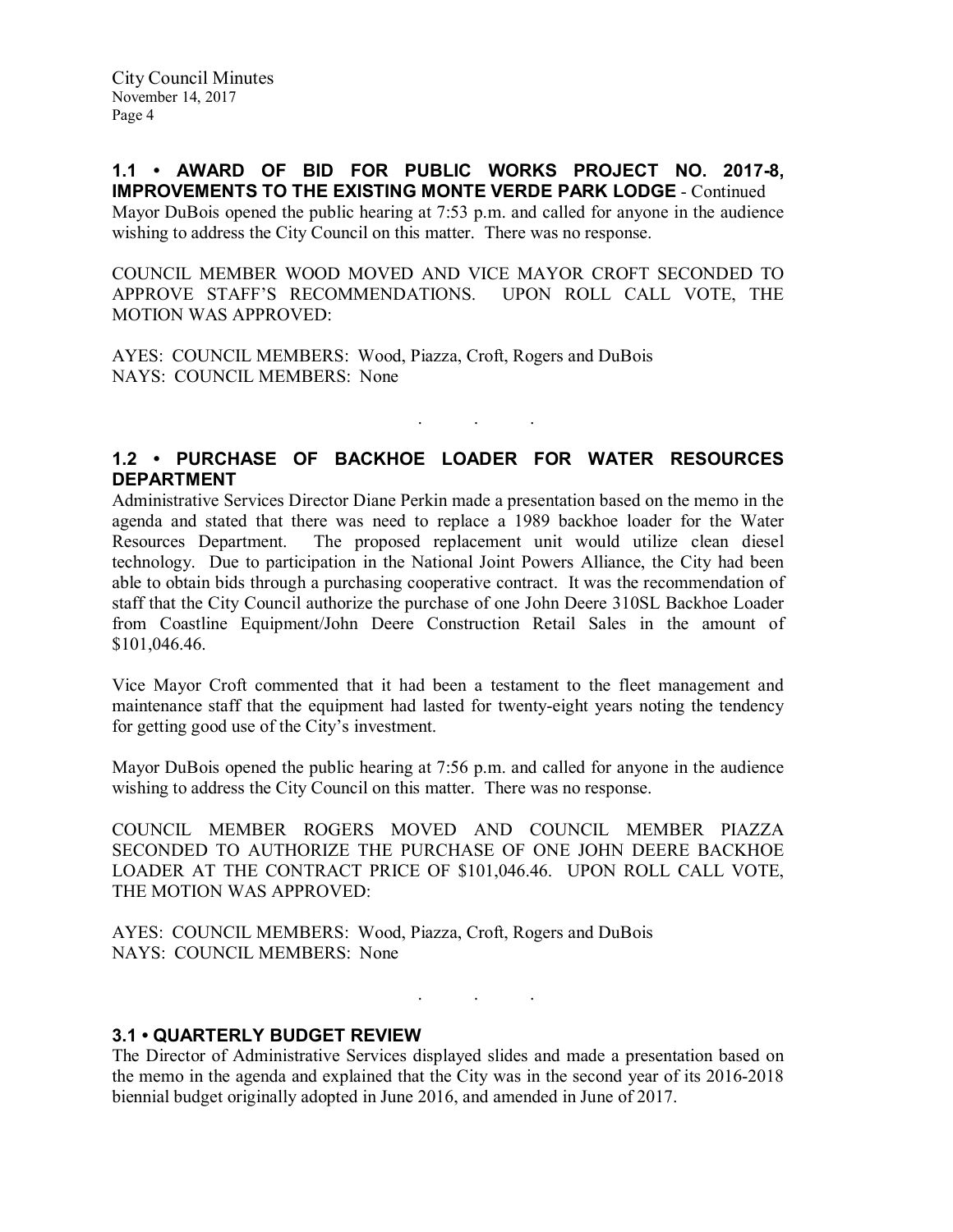## 3.1 • QUARTERLY BUDGET REVIEW - Continued

She provided a quarterly review of the two major funds for the City, the General Fund and the Water Utility Enterprise Fund. The General Fund, the largest City fund and one which the Council had discretionary authority, included sub-funds, such as Special Olympics, CATV, The Centre and retiree benefits. Ms. Perkin stated that employee services had been higher than in the past due to the lump-sum payment made to CalPERS in July for the first time, the cost of which was typically spread-out over the year. Other payments included the lump-sum amount made in July to the CJPIA for insurance coverage. The capital outlay for equipment included the purchase of the copiers. The Capital outlay – CIP included the Burns Community Center construction project from the prior year, as well as other park and facilities related projects. The first quarter revenues for the General Fund were coming in as expected and according to trend. For the most part, revenues lagged expenses in the first quarter, which was to be expected due to the collection and reconciliation process prior to allocation of taxes to the City. Water expenses were staying under budget and water revenues were coming in a little better than expected. Water meter sales, the largest revenue source, had been highly sensitive to weather patterns and the better than expected metered water sales might not continue if there were extended time periods of rain. She concluded by stating that it was recommended that the Lakewood City Council receive and file the Quarterly Budget Report of Major Funds.

Vice Mayor Croft commented that at the Water Resources Committee meeting held earlier in the week, the members had received a preview of the water budget. He stated that the interconnect agreements with Long Beach, Signal Hill and other neighboring communities had been helpful because they were purchasing the City's excess water. He commended staff for making sure that such agreements were in place and for finding a secondary customer to minimize any impacts to the water rate going forward.

#### ADDITIONAL ITEM:

REQUEST FOR APPROVAL OF SUBSTITUTION OF SUB-CONTRACTOR, PUBLIC WORKS CONTRACT 16-01R, IMPROVEMENTS TO THE EXISTING BURNS COMMUNITY CENTER

. . .

Steve Skolnik, for the City Attorney, explained that there was an item of business to be added to the agenda. He stated that on Monday, November 13th, De La Riva Construction, the general contractor for the Burns Community Center project, notified staff that the elevator subcontractor intended to withdraw from the project and would not sign a subcontract. He further explained that immediate action to approve a substitute subcontractor was required to avoid substantial delay to the project. He advised that under the Ralph M. Brown Act, the item could be added to the agenda if it had come to the City's attention subsequent to the posting of the agenda and immediate action was necessary, provided there were at least four affirmative votes.

COUNCIL MEMBER ROGERS MOVED AND COUNCIL MEMBER PIAZZA SECONDED TO ADD TO THE CITY COUNCIL AGENDA THE REQUEST FOR APPROVAL OF SUBSTITUTION OF SUBCONTRACTOR FOR PUBLIC WORKS CONTRACT 16-01R.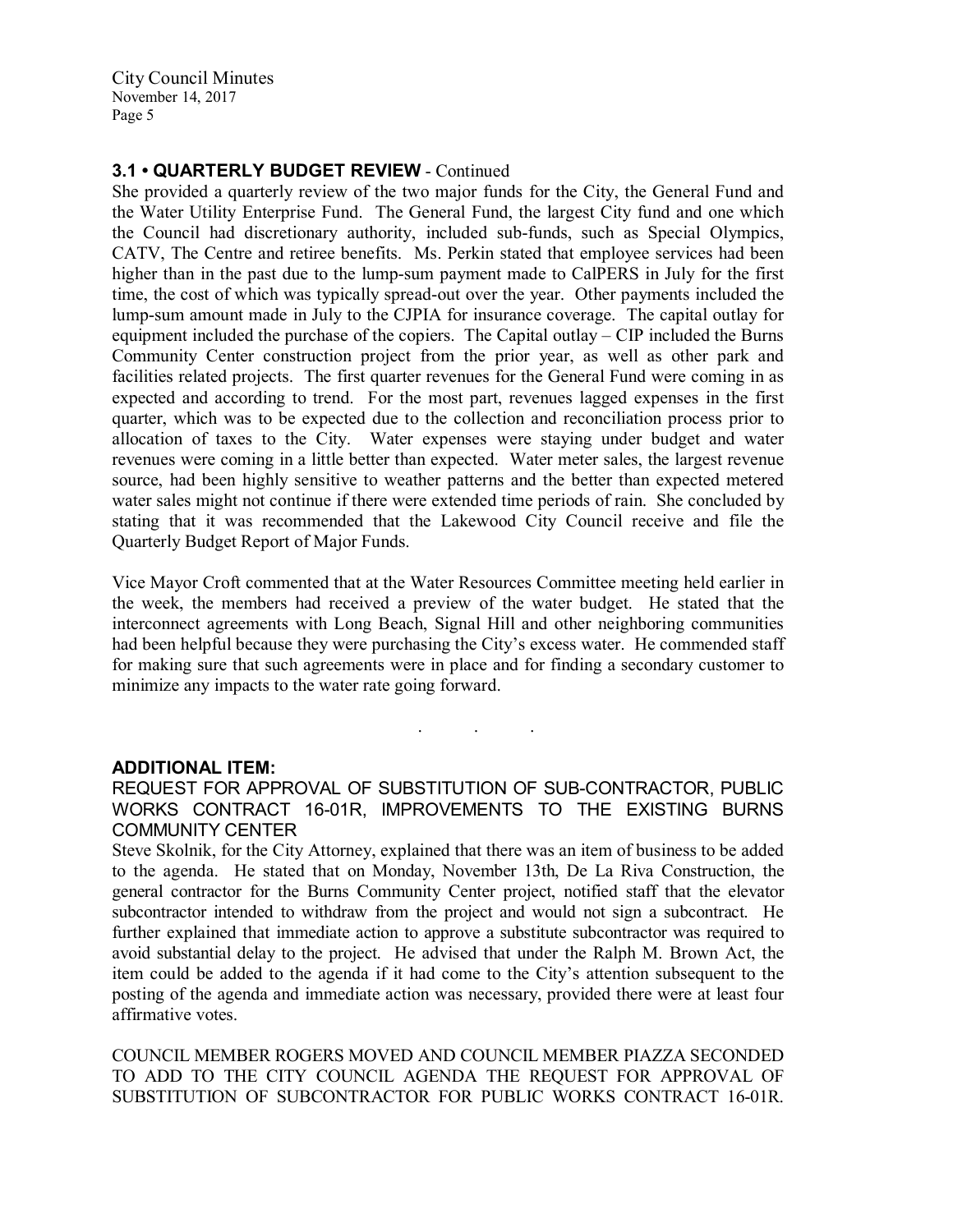REQUEST FOR APPROVAL OF SUBSTITUTION OF SUB-CONTRACTOR, PUBLIC WORKS CONTRACT 16-01R, IMPROVEMENTS TO THE EXISTING BURNS COMMUNITY CENTER - Continued UPON ROLL CALL VOTE, THE MOTION WAS APPROVED:

## AYES: COUNCIL MEMBERS: Wood, Piazza, Croft, Rogers and DuBois NAYS: COUNCIL MEMBERS: None

The Public Works Director reported that one of the subcontractors listed in the original bid documents for the improvements to the existing Burns Community Center project had refused to sign a contract with De La Riva Construction and that approval to substitute the listed subcontractor with the replacement subcontractor, Thurston Elevator Concepts Inc., was requested. Public Contract Code Section 4107 identified conditions under which a general contractor could request approval to substitute a subcontractor, which included when a subcontractor listed in the bid, after having had a reasonable opportunity to do so, failed or refused to execute a written contract. Ms. Rapp added that the City would not incur any additional cost if it approved the proposed subcontractor substitution and that it was urgent to approve the requested substitution as quickly as possible to avoid delays in the construction schedule. She concluded by stating that staff recommended that the City Council approve the request for substitution of Diamond Elevator with Thurston Elevator Concepts Inc. as submitted by De La Riva Construction for Public Works Contract 16-01R.

In response to Council Member Rogers' concerns regarding the primary contractor's relationship with the subcontractors, Ms. Rapp reported that to date, working with De La Riva Construction had been a positive experience. She explained that the elevator portion of the project had been challenging even during the design phase. She responded to Council Member Rogers' inquiry regarding the possibility of any future bids from Diamond Elevator by stating that the likelihood of advertising for a contractor who installed elevators would be remote and that such installations were usually included as part of a building project.

Responding to Council Member Wood's questions pertaining to the elevator, Ms. Rapp stated that there would be no change to the specified equipment. She explained that the specified elevator could be installed by an independent contract and that by selecting non-proprietary equipment, any qualified elevator maintenance company could perform the maintenance of it. She confirmed that during the warranty period, Thurston would maintain the elevator.

Alan Gafford, Lakewood, recalled that at the time of contract award, the bid had been protested by the second low bidder for the lack of a listing of the elevator subcontractor's Department of Industrial Relations number, which had been attributed to clerical error.

COUNCIL MEMBER WOOD MOVED AND COUNCIL MEMBER PIAZZA SECONDED TO APPROVE THE SUBSTITUTION OF DIAMOND ELEVATOR WITH THURSTON ELEVATOR CONCEPTS INC. UPON ROLL CALL VOTE, THE MOTION WAS APPROVED:

AYES: COUNCIL MEMBERS: Wood, Piazza, Croft, Rogers and DuBois NAYS: COUNCIL MEMBERS: None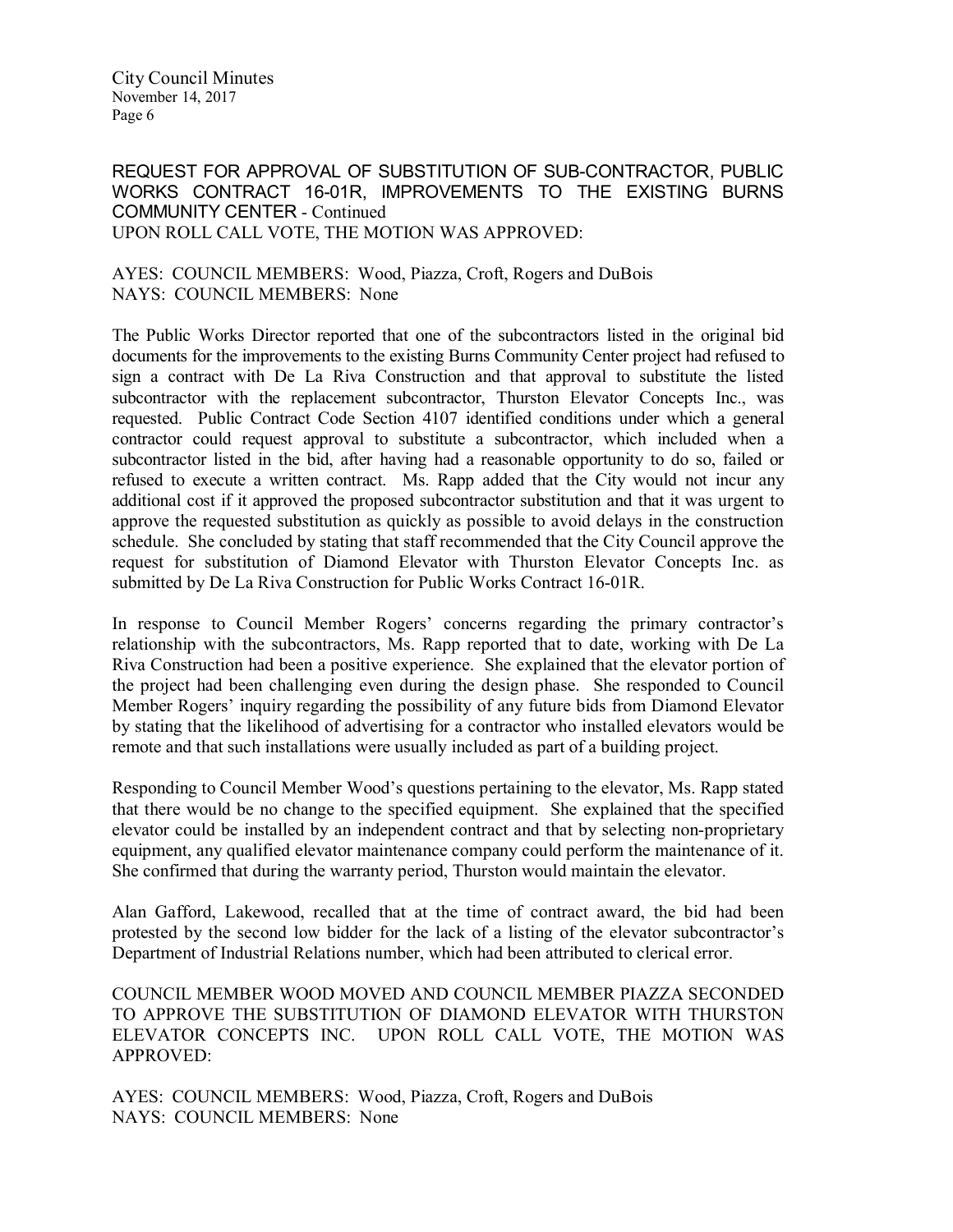#### WRITTEN COMMUNICATIONS:

CORRESPONDENCE FROM THE GREATER LOS ANGELES COUNTY VECTOR CONTROL DISTRICT REGARDING APPOINTMENT OF REPRESENTATIVE TO THEIR BOARD OF TRUSTEES

Mayor DuBois reported that correspondence had been received from the Greater Los Angeles County Vector Control District regarding the Board of Trustees term of Vice Mayor Croft to be expiring in January.

Vice Mayor Croft stated that he was honored to be serving as the President of the Board this year. He reported that it had been a challenging year with the addition of a couple of invasive species, such as the Asian tiger mosquito, that had started to spread into the area and could transmit such viruses as yellow fever, Zika, and dengue fever. He continued by stating that he would like to continue to represent the City on the Greater Los Angeles Vector Control District Board and recommended a two-year appointment. He emphasized the importance of having continuity in service noting that with the changes among the member trustees due to term limits, there had been some loss of history and shared knowledge.

Council Member Piazza and Council Member Wood offered congratulations on Vice Mayor Croft's term as president and conveyed the importance of receiving updates from Council Members on the various boards on which they serve.

Vice Mayor Croft expressed appreciation for staff's involvement in working closely with Vector Control in their public information efforts stating that it was important for residents to ensure that their properties were not a home or breeding ground for mosquitoes and to report any significant uptick in mosquito bites. He stated that public service announcements would be provided through the Lakewood Community News publication, the City's e-magazines and CityTV to assist residents. He added that a traveling vector mobile, known as the Bug Bus, was available to visit schools and teach students about vectors and public health.

COUNCIL MEMBER ROGERS MOVED AND COUNCIL MEMBER PIAZZA SECONDED TO REAPPOINT STEVE CROFT TO A TWO-YEAR TERM AS THE CITY'S REPRESENTATIVE TO THE GREATER LOS ANGELES VECTOR CONTROL DISTRICT BOARD OF TRUSTEES. UPON ROLL CALL VOTE, THE MOTION WAS APPROVED:

AYES: COUNCIL MEMBERS: Wood, Piazza, Croft, Rogers and DuBois NAYS: COUNCIL MEMBERS: None

## SUCCESSOR AGENCY ACTIONS

1. Approval of Register of Demands VICE MAYOR CROFT MOVED AND COUNCIL MEMBER PIAZZA SECONDED TO APPROVE THE REGISTER OF DEMANDS. UPON ROLL CALL VOTE, THE MOTION WAS APPROVED:

. . .

AYES: COUNCIL MEMBERS: Wood, Piazza, Croft, Rogers and DuBois NAYS: COUNCIL MEMBERS: None